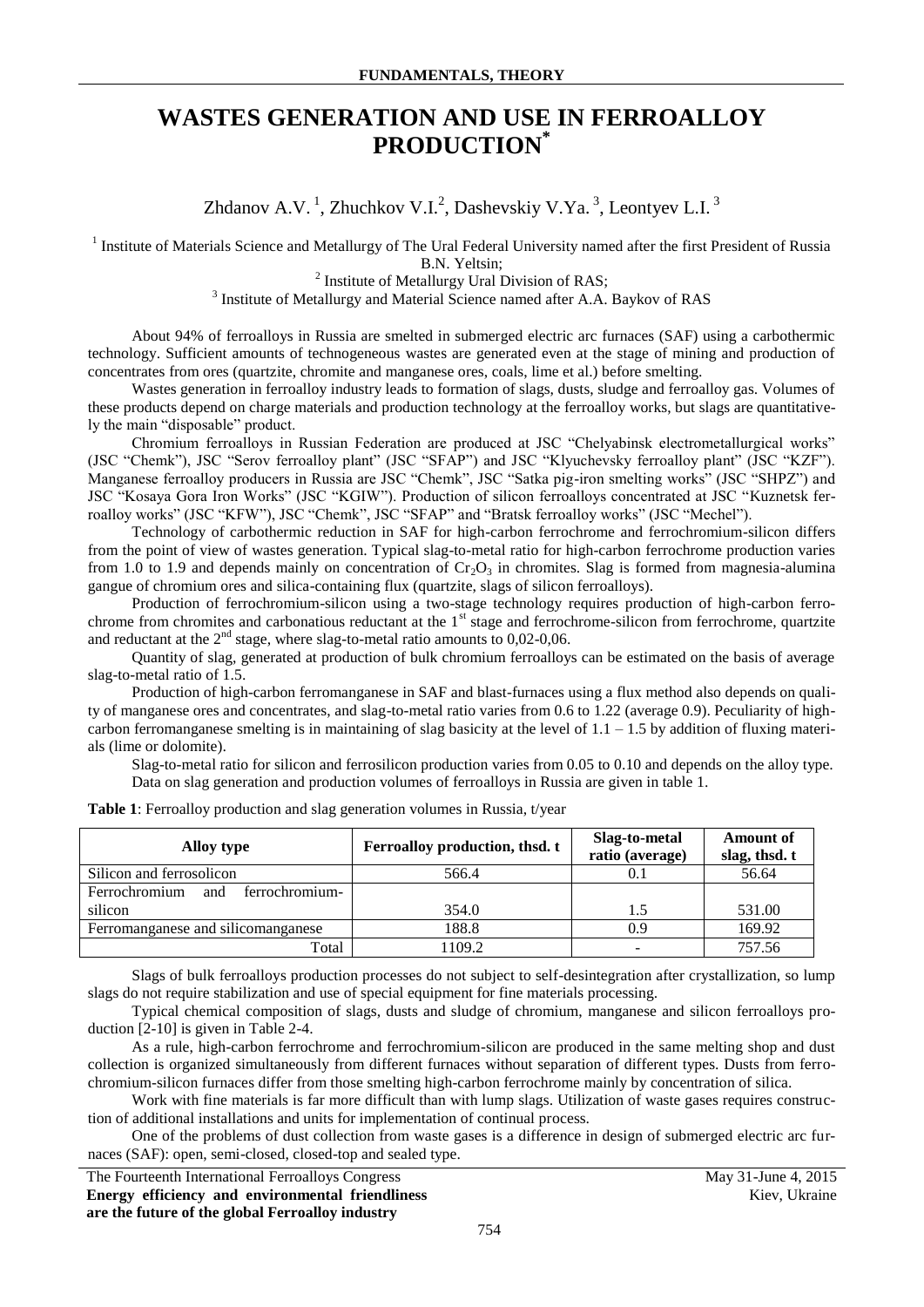## **FUNDAMENTALS, THEORY**

|                               |                  | Content, % wt.                |         |           |             |                  |       |                                |                   |             |             |
|-------------------------------|------------------|-------------------------------|---------|-----------|-------------|------------------|-------|--------------------------------|-------------------|-------------|-------------|
| <b>Material</b>               | SiO <sub>2</sub> | SiO <sub>2</sub><br>amorphous | CaO     | $Al_2O_3$ | <b>MgO</b>  | <b>SiC</b>       | Metal | Fe <sub>2</sub> O <sub>3</sub> | Na <sub>2</sub> O | $K_2O$      |             |
| Ferrosilicon slag             | $\sim$<br>ЭZ     |                               | 18      | 16.       | 0.8         | . <b>.</b><br>⊥ັ | 15-25 |                                |                   |             |             |
| (furnace dust)<br>Microsilica | -                | 85-98                         | 0.1-1.0 | U.I-I.J   | $0.2 - 2.0$ |                  |       | $0.1 - 3.0$                    | $0.1 - 1.0$       | $0.2 - 3.0$ | $0.2 - 3.0$ |

**Table 2**: Chemical composition of slag and dust of ferrosilicon production

\* Corresponds to chemical composition of smelted ferroalloy grade

**Table 3**: Chemical composition of slags and dusts of chromium ferroalloys production

| <b>Material</b>                 | Content, % wt. |      |                        |                     |     |             |     |            |  |  |
|---------------------------------|----------------|------|------------------------|---------------------|-----|-------------|-----|------------|--|--|
|                                 | $Cr_2O_3$      | MgO  | $\mathrm{Al_{2}O_{3}}$ | SiO <sub>2</sub>    | CaO | FeO         |     | <b>SiC</b> |  |  |
| Ferrochromium-silicon slag      | ر. ر           |      |                        | -45                 | 0.5 | 0.2         |     |            |  |  |
| High-carbon ferrochrome slag    | +.J            | 44.2 | 17.3                   | 29.8                | 2.5 | 0.8         |     |            |  |  |
| Gas-cleaning dust (bag filters) | 20.1           | 35.8 | 0.1                    | 13.4                | 0.8 | 0.3         |     |            |  |  |
| Gas-cleaning dust (cyclones)    | 43.1           | 20.8 | 6.9                    | $\mathbf{o}$<br>ر., |     | <b>11.T</b> | 6.2 |            |  |  |

\* Additionally contains ~30 % wt. of metal (composition, %: 13 Si  $_{metal}$ , 9 Cr  $_{metal}$ , 4 Fe  $_{metal}$ , 4 C)

**Table 4** Chemical composition of slags and dusts of manganese ferroalloys production

|                                                   | Content, % wt. |                   |              |             |             |                                                      |                                |             |             |                          |                              |         |
|---------------------------------------------------|----------------|-------------------|--------------|-------------|-------------|------------------------------------------------------|--------------------------------|-------------|-------------|--------------------------|------------------------------|---------|
| <b>Material</b>                                   |                |                   |              |             |             |                                                      |                                |             | $Na2O+$     |                          |                              |         |
|                                                   | MnO            | $Fe_{66\text{m}}$ | D.           | CaO         | MgO         | SiO <sub>2</sub>                                     | Al <sub>2</sub> O <sub>3</sub> | S           | $K_2O$      | ZnO                      | п.п.п.                       |         |
|                                                   |                |                   |              |             |             | High-carbon ferromanganese (blast-furnace)           |                                |             |             |                          |                              |         |
| Slag                                              | 16.5           | 0.65              | $0.01 - 0.4$ | 41.0        | 6.5         | 32.0                                                 | 7.5                            | 1.1         | 0.65        | 0.02                     | $\overline{\phantom{a}}$     |         |
| Dust                                              | 16.5           | 2.05              | $0.1 - 0.25$ | 28.5        | 6.5         | 26.5                                                 | 7.5                            | 1.1         | 0.85        | 0.16                     | $\overline{\phantom{0}}$     | 8.0     |
| Gas-cleaning dust $(2^{\overline{nd}})$<br>Slurry |                |                   |              |             |             |                                                      |                                |             |             |                          | $70 - 85$ **                 |         |
| stage of cleaning)                                | 17.0           | 4.50              | $0.1 - 0.3$  | 14.5        | 6.0         | 20.0                                                 | 7.5                            | 1.0         | 1.50        | 0.50                     | $/11 - 13$                   | 21.5    |
|                                                   |                |                   |              |             |             | High-carbon ferromanganese and silicomanganese (SAF) |                                |             |             |                          |                              |         |
|                                                   |                |                   | $0.012 -$    |             |             |                                                      |                                |             |             |                          |                              | $0.2 -$ |
| Silicomanganese slag                              | $14.2 - 16.8$  | $0.15 - 0.20$     | 0.014        | $17-18$     | $4.5 - 5.5$ | $49.0 - 50.0$                                        | $7.0 - 8.0$                    | $0.8 - 1.3$ | $3.3 - 4.5$ | $\overline{\phantom{0}}$ | $\qquad \qquad \blacksquare$ | 0.4     |
|                                                   |                |                   | $0.08 -$     |             |             |                                                      |                                |             |             |                          |                              | $0.2 -$ |
| High-carbon ferromanganese slag                   | 15.5-18.1      | $0.10 - 0.15$     | 0.11         | $35 - 38$   | $3.0 - 4.0$ | 34.0-36.0                                            | $4.0 - 5.0$                    | $0.5 - 0.8$ | $2.4 - 3.5$ | -                        | -                            | 0.4     |
| Gas-cleaning dust                                 |                |                   | $0.15 -$     |             |             |                                                      |                                |             |             | $0.5 -$                  |                              | $5.0-$  |
|                                                   | 20.7-25.8      | 1.4-1.9           | 0.25         | $5.0 - 7.0$ | $.5 - 2.5$  | 18.0-21.0                                            | $1.5 - 2.5$                    | $0.3 - 0.5$ | $4.5 - 8.0$ | 2.0                      | 27.0-37.0                    | 10.0    |

\* Depends on phosphorus content in manganese raw materials

 $*$ \* Above 100%

Kiev, Ukraine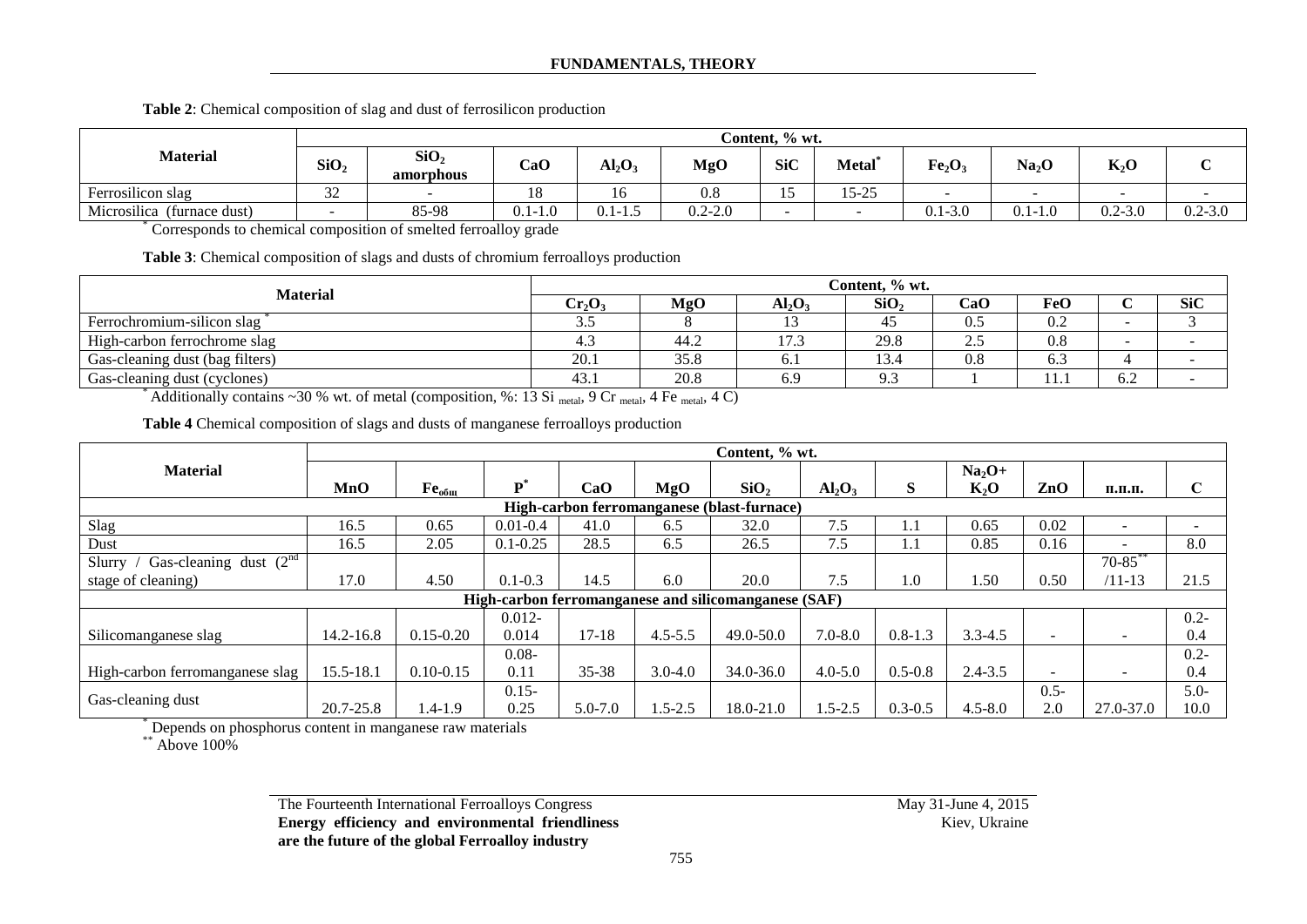It is undoubtedly that the use of closed-top and sealed furnaces provides the most effective dust collection from waste gases without air dilution. Nevertheless, units and technologies for collection of toxic manganese dusts from SAF producing high-carbon ferromanganese and silicomanganese have a broad distribution [11]. These technologies provide dry gas cleaning up to 8-11 mg/m<sup>3</sup> of residual dust concentration when content of dust in gas before cleaning is ~1.15  $g/m^3$ , so bag filters efficiency exceeds 99%.

Use of top-closed and sealed furnaces for manganese and chromium ferroalloys production is rational since it is related with decrease in oxygen partial pressure under the furnace roof and promotes less oxidation of dust particles and less generation of toxic chemical compounds with Fe, Mn and Cr [12].

Volumes of dust collection in Russian ferroalloy industry are estimated on the basis of industrial data on dust generation and collection. So, blast-furnace ferromanganese production generates dust and sludge approximately 10 and 100 kg/t of alloy, respectively. High-carbon ferrochromium production in SAF generates ~50/150 kg of dust per 1 t of alloy, and silicon alloys (depends on alloy grade) 60-150 kg/t. Calculated figures on dust generation in Russian ferroalloy industry are given in table 5. Collected dust of high-carbon ferrochromium production have fine particle size (see Table 6 and 7) and alike slags of this alloy have high heat resistance and can be applied in refractories [13].

|                  | <b>Ferroalloys produc-</b><br>tion volume, thsd.<br>Alloy type |             | <b>Dusts</b>     | Sludge     | Total,           |        |
|------------------|----------------------------------------------------------------|-------------|------------------|------------|------------------|--------|
|                  | t/year                                                         | yield, kg/t | total,<br>t/year | yield, kg/ | total,<br>t/year | t/year |
| <b>Siliceous</b> | 566.4                                                          | 120         | 67968            | Н.Д.       | н.д.             | 67968  |
| Chromite         | 354.0                                                          | 150         | 53100            | Н.Д.       | Н.Д.             | 53100  |
| Manganese        | 188.8                                                          | 10          | 1888             | 100        | 18880            | 20768  |
| Total            | 1109.2                                                         |             | 122956           |            | 18880            | 141836 |

**Table 5:** Dust and sludge generation at Russian ferroalloys industry

**Table 6**: Granulometric composition of gas cleaning dust at high-carbon ferrochromium production, % wt.

|            | <b>Fraction vield, mm</b> |             |             |             |              |                |         |  |  |
|------------|---------------------------|-------------|-------------|-------------|--------------|----------------|---------|--|--|
| Dust type  | >2.5                      | $1.6 - 2.5$ | $1.0 - 1.6$ | $0.4 - 1.0$ | $0.16 - 0.4$ | $0.063 - 0.16$ | < 0.063 |  |  |
| Cvclone    | 0.28                      | 0.25        | 0.42        | 13.37       | 17.27        | 39.74          | 28.67   |  |  |
| Bag filter | $\overline{\phantom{a}}$  | 0.003       | 0.015       | 0.51        | 5.99         | 46.76          | 46.62   |  |  |

**Table 7**: Granulometric composition of dust (bag filters) at SAF production of high-carbon ferromanganese and silicomanganese, % wt.

| Fraction yield, µm |       |     |  |  |  |
|--------------------|-------|-----|--|--|--|
|                    | 10-40 | >40 |  |  |  |
| 4∪                 | 20    |     |  |  |  |

There are different ways for recycling of manganese dusts. One of the most advanced and environmentally friendly way is arranged in Japan [15], where manganese dust is used in production of manganese-ore pellets. These pellets are charged into SAF after preheating and prereduction in rotary kiln with waste gases. One of the examples of wastes recycling at the post-soviet space is the use of waste slags, dusts and sludge in manganese ferroalloys industry and production of electrosmelted fluxes at Nikopol ferroalloy plant where technogeneous materials are added into agglomerate charge [16]. Though the solution leads to increased dust generation in agglomeration process and requires additional control of dusts and gases generation and propagation in atmosphere [17].

Recycling of gas cleaning dust (20-43%  $Cr_2O_3$ ) at chromium ferroalloys production can be arranged in the form of additions to chromite pellets and as a charge component at smelting of metal product of slag separation [18].

Dry gas cleaning systems are very effective from the point of view of dust collection for manganese and chromium ferroalloys production [11].

Ferrosilicon slags are completely recycled in SAF as a flux for high-carbon ferrochromium and charge-chrome.

Slags of ferrochrome and ferromanganese require sophisticated separation schemes due to weak magnetic properties of metal fines and can hardly be separated from slag by magnetic separation (in contrast to metal fines in steelmaking industry). Separation complex for ferroalloy slags often includes jigging machines, classifiers and other special equipment.

The Fourteenth International Ferroalloys Congress May 31-June 4, 2015 **Energy efficiency and environmental friendliness are the future of the global Ferroalloy industry**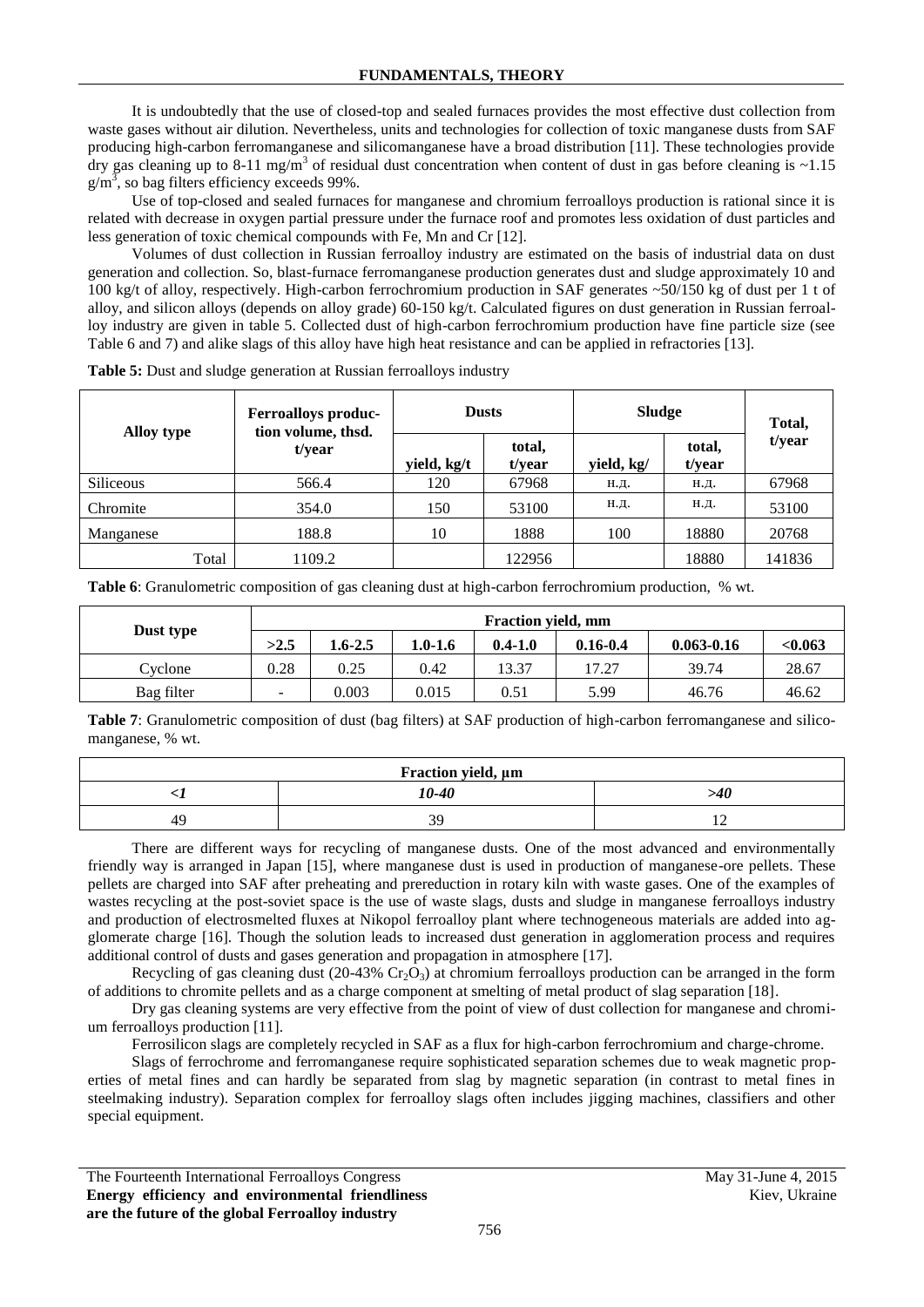Peculiar property of high-carbon ferrochromium slags is a comparatively high melting temperature (heat resistance) which allows using them in refractories industry for production of fire-bricks and tapping hole mix. These materials are in demand at the same plants where they are generated [13].

One of the ways of recycling of manganese ferroalloys slags is a production of high-quality cast products with high performance characteristics from hot liquid slags for civil and industrial engineering [19].

A special attention should be paid to wastes of chrome- and manganese ores extraction and concentration processes as these tailings make a sufficient part from the volumes of crude ores. This type of materials are often of equal or higher quality by their chemical composition if compared with technogeneous wastes of ferroalloys smelting process and, in some cases, are better than crude ores before concentration.

In the world ferroalloy industry one can find a trend for development of environmentally friendly wasteless complex technologies, where by-products are considered as additional raw materials for ferroalloy industry and analogous areas.

A good example of complex use of chromium ores is a strategy of ferroalloy producers in South African Republic where ores of Bushveld mining deposit are separated after extraction and concentration into several products. Use of these materials in ferroalloy industry varies due to chemical composition and fraction and includes smelting of both lump ores (6-150 mm and 6-25 mm) and pellets (made from fines –6 mm, with or without reductant) of different types (including Outotec process on steel belt) in SAF. Fine fractions of chromites (gravitational concentrate) can be smelted in DC electric furnaces without palletizing or sintering and with comparatively cheap coal instead of coke as a reductant. So, this technology and general approach includes alternative technological processes, furnaces and auxiliary equipment that makes national ferroalloy industry more flexible.

Peculiarities of Russian ores deposits are represented mainly by poor manganese ores and chromites and economic security issues require new sophisticated solutions for complex technological wasteless schemes. Metallurgical estimation of poor domestic chromites and manganese ores, concentrates and technogeneous raw materials (slags, dusts and sludge, tailings) is a key element, along with technical and economic estimation of a process. Availability of industrial equipment is a basis of flexibility and competitiveness of national ferroalloy industry.

## **ACKNOWLEDGEMENTS**

This study is supported by the fundamental research Program #20 of Presidium RAS (2015-2017)

## **References**

- [1] Leontyev L.I. Current situation and main trends of development of Russian ferro-alloy industry / L.I. Leontyev, V.I. Zhuchkov // Proceedings of The Twelfth International Ferroalloys Congress. Sustainable Future. (June 6 – 9, 2010. Helsinki, Finland) – Volume I. p. 23 – 28.
- [2] Yaroshenko Yu.G. Energy- and resource-saving technologies of ferrous metallurgy / Yu.G. Yaroshenko, Ya.M. Gordon, I.Yu. Hodorovskaya – Ekateriinburg: UIPC Ltd., 2012. – 670 p.
- [3] Theory and technology of electrometallurgy of ferroalloys: Handbook for higher educational establishments / M.I. Gasik, N.P. Lyakishev – M.: SP Intermet Engineering, 1999. – 764 p.
- [4] Ryss M.A. Ferroalloy production / M.A. Ryss M.: Metallurgy, 1985. 344 p.
- [5] Design and equipment of electric steelmaking and ferroalloy production / V.A. Gladkih, M.I. Gasik, A.N. Ovcharuk, Yu.S. Proydak – Dnepropetrovsk, 2004. – 736 p.
- [6] Voroby'ev V.P. Electrothermics of reduction processes / V.P. Voroby'ev Ekaterinburg: UD of RAS, 2009. 269 p.
- [7] Gasik M.I. Manganese / M.I. Gasik M.: Metallurgy, 1992. 608 p.
- [8] Metallurgy of chromium / N.P. Lyakishev, M.I. Gasik M.: ELIZ, 1999. 582 pp.
- [9] Electrometallurgy of ferrosilicon / V.L. Zubov, M.I. Gasik Dnepropetrovsk: Sistemnie tehnologii, 2002. 704 p.
- [10] Technology of manganese ferroalloys. Vol. 1. High-carbon ferromanganese / V.I. Zhuchkov, L.A. Smirnov, V.P. Zayko, Yu.I. Voronov – Ekaterinburg: UD of RAS, 2007. – 414 p.
- [11] Stalinskiy D.V. Cleaning of waste gases of SAF at manganese ferroalloys production / D.V. Stalinskiy, M.N. Shvets, A.V. Shaparenko, G.V. Lyzhnik // Bulletin "Ferrous metallurgy", 2012. - №3. – pp. 76 – 79.
- [12] Midander K. Bioaccessibility of ferro-chromium and ferro-silicon-chromium particles compared to pure metals and stainless steel – aspects of human exposure / K. Madander, A. de Frutos, Y. Hedberg, G. Darrie, I. Odnevall Wallinder // Proceedings of The Twelfth International Ferroalloys Congress. Sustainable Future. (June  $6 - 9$ , 2010. Helsinki, Finland) – Volume I. pp.  $43 - 52$ .
- [13] Kascheev I.D. Basic characteristics of slags and dusts of ferrochromium production / I.D. Kascheev, K.G. Zemlyanoy, M.S. Dosekenov, V.I. Zhuchkov, O.V. Zayakin // Proceedings of international congress "Fundamental basics of wastes recycling technologies" – Ekaterinburg: UIPC Ltd., 2012. – pp. 101 – 104.
- [14] Ferrosilicon production. Handbook. (Chief editor Dr. Sci (eng.) Yu.P. Snitko Novokuznetsk, 2000. 426 p.

The Fourteenth International Ferroalloys Congress May 31-June 4, 2015 **Energy efficiency and environmental friendliness are the future of the global Ferroalloy industry**